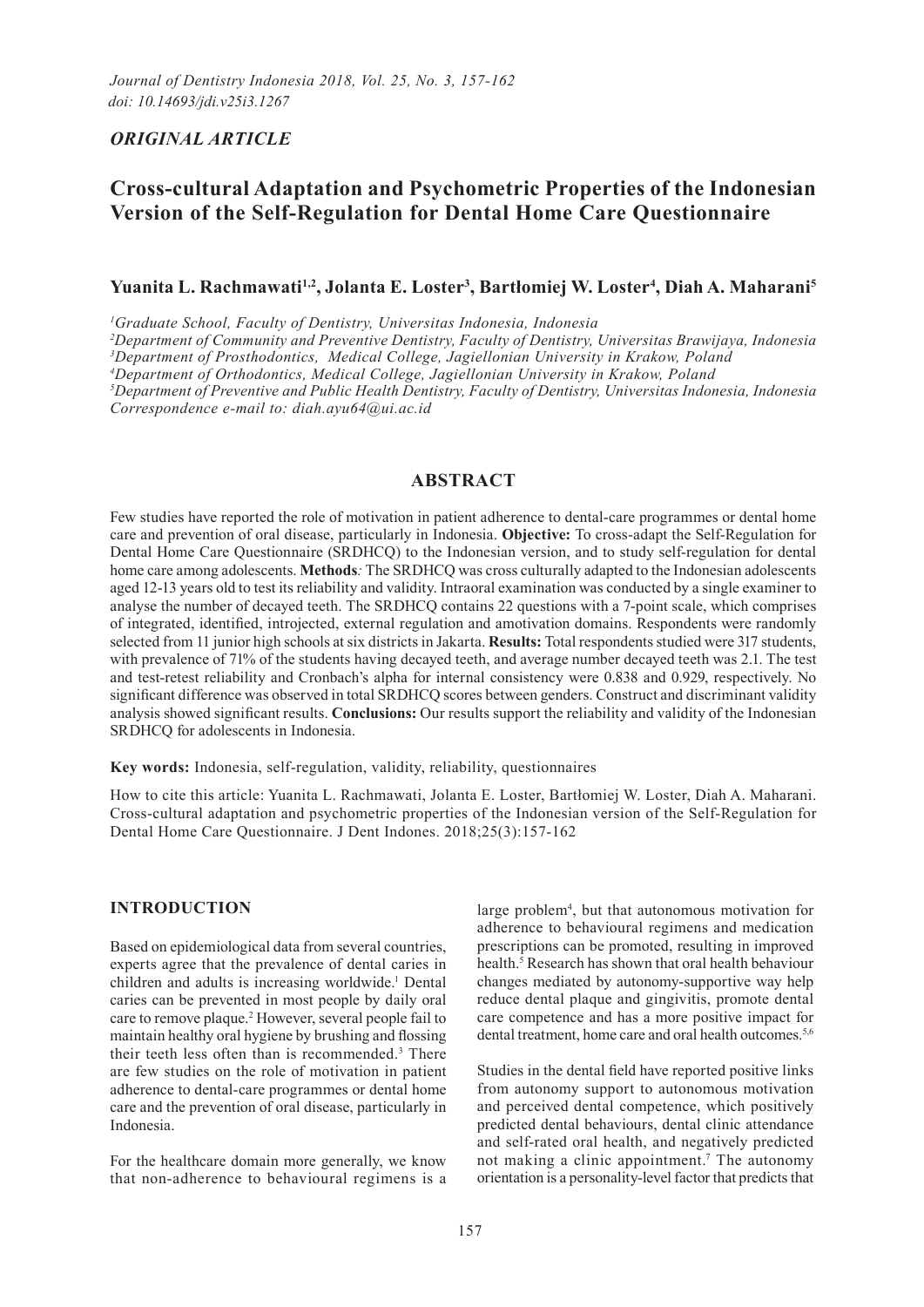people will take greater responsibility and show more initiative for their dental home care behaviours if they understand the importance of the behaviours.<sup>8</sup> Because the perceived importance of different oral health behaviours may be closely related to the identified regulation type of autonomous motivation for dental care, a study on the perceived importance of health behaviours would suggest that autonomous motivation for dental home care is related to oral health.<sup>9</sup> One study has shown the efficacy of an intervention to promote the self-regulation for self-care focused on good oral health practices in early childhood. The findings showed that children enrolled in the programme improved their self-regulation skills for dental self-care and developed better oral hygiene habits.<sup>10</sup>

A study in Jakarta showed that only 12% of the population aged 6–15 years brushed their teeth twice daily. The majority of tooth brushing was performed in the morning, and only 2% brushed their teeth for a minimum of  $2$  minutes.<sup>11</sup> Thus, determining methods of self-regulation for dental home care in adolescents in Indonesia is important, which have not been reported in the literature. The scales for measuring motivation variables were found reliable and valid in previous research, such as autonomy orientation<sup>12</sup>, autonomy support<sup>13</sup>, autonomous motivation toward the dental project<sup>6</sup>, dental treatment motivation scale<sup>14</sup> and self-regulation for dental home care questionnaire (SRDHCQ)<sup>15</sup>. The SRDHCQ based on the self-determination theory measures five regulators of motivation—integrated, identified, introjected, external regulation and amotivation. Further, previous study have reported gender differences in selfregulation in the early school years.16 The objective of this study was to cross-adapt a Self-Regulation for Dental Home Care Questionnaire (SRDHCQ) for adolescents in Jakarta, the capital city of Indonesia, test its reliability and validity, and to analyse the differences of self-regulation for dental home care between males and females.

#### **METHODS**

This study was a cross-sectional study that used selfadministered questionnaire to adolescents. The study was approved by the Ethics Committee of the Faculty of Dentistry, Universitas Indonesia (Protocol No. 071421117). The SRDHCQ contained 22 questions with the total score varied from 22 to 154. The total score was calculated by summing integrated (3 items), identified (6 items), introjected (5 items), external regulation (5 items) and amotivation (3 items) domains. Responses were rated on a 7-point scale ranging from 1 (not true at all) to 7 (very true).<sup>15</sup> With permission from the author, the English version of the SRDHCQ was translated by a bilingual professional

**Table 1.** Comparison of dental caries and age between genders

|                                                     | Male<br>$(n=153)$     | Female<br>$(n=164)$                          | p-value |
|-----------------------------------------------------|-----------------------|----------------------------------------------|---------|
|                                                     | n(%)                  |                                              |         |
| <b>Dental caries</b>                                |                       |                                              | 0.373   |
| Without caries experience<br>With caries experience |                       | 48 (31.4) 44 (26.8)<br>105 (68.6) 120 (73.2) |         |
| Age                                                 |                       |                                              | 0.186   |
| 12<br>13                                            | 67(43.8)<br>86 (56.2) | 84 (51.2)<br>80 (48.8)                       |         |

p-values from the chi-square test results

according to the standard guidelines for cross-cultural adaptation.17 The translation and back translation was assessed and revised by an expert panel comprising a bilingual dentist and dental public health researcher. The consensus version in Indonesian language was pilot tested in 15 adolescents aged between 12 and 13 years to determine semantic equivalence, its sensitivity to Indonesian culture and the use of proper wording.

This question was related to the satisfaction of the adolescent's oral health according to a 4-point scale (perfect=0, good=1, fair enough=2 and poor=3). Sample size estimation suggested that a minimum of 285 individuals completing the study would be sufficient for detecting statistical significance (p-value<0.05) with a power of 95%, assuming a significant correlation of 0.4. The inclusion criteria were adolescents aged 12–13 years willing to participate with parents signed the informed consent form, no conditions prevented them from answering the questionnaires and no medical history that might compromise the study outcome.

Two visits were conducted, one to obtain informed consents and a second visit for the questionnaires and caries examination. Caries were assessed according to the WHO criteria.<sup>18</sup> A single examiner conducted the oral health examinations with a kappa agreement of 0.94 for decay scoring. Eleven junior high schools were clustered and randomly selected from official school registries, representing six districts in Jakarta. All were public schools in an urban area with similar curricula and socioeconomic status. For reproducibility measurements, we conducted test–retest reliability with 45 adolescents who received an additional questionnaire within a week of the first administration. Reliability was tested using Cronbach's alpha and ICC. The Mann–Whitney U-test was used to analyse differences of self-regulation for dental home care between genders. Construct and discriminant validity were tested through associations and comparisons between the Indonesian version of SRDHCQ scores and the global ratings using Spearman's correlation coefficients and the Kruskal–Wallis test, respectively.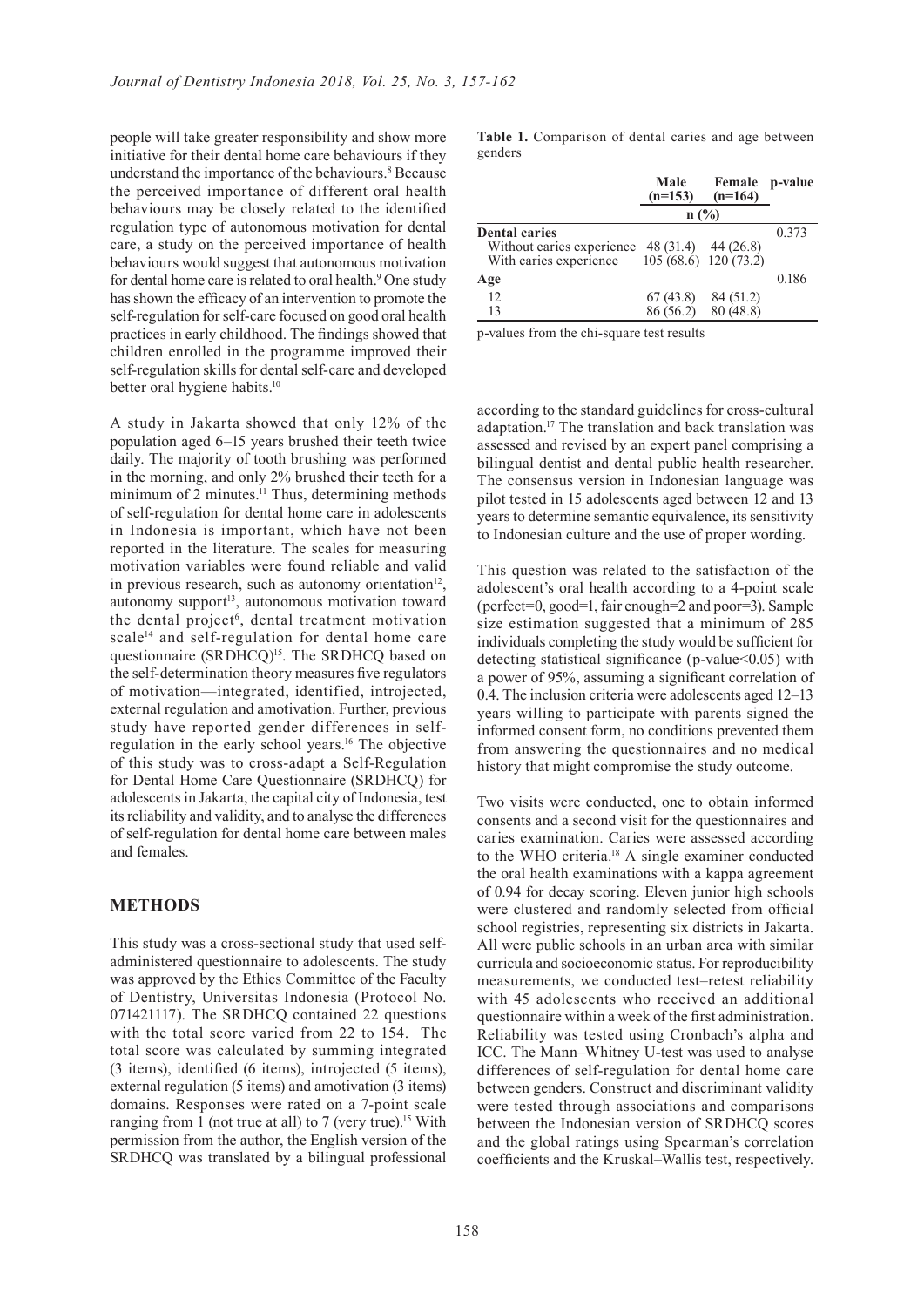|                       | <b>Min-Max Score</b> | $Mean \pm SD$      |                    | p-value  |
|-----------------------|----------------------|--------------------|--------------------|----------|
|                       |                      | Male               | Female             |          |
| Total score           | $49 - 154$           | $118.72 \pm 27.04$ | $121.65 \pm 22.42$ | 0.466    |
| Integrated            | $3 - 21$             | $16.46 \pm 4.28$   | $17.25 \pm 3.64$   | 0.164    |
| Identified            | $15 - 42$            | $35.77 \pm 6.25$   | $38.07 \pm 5.00$   | $0.001*$ |
| Introjected           | $6 - 35$             | $25.11 \pm 7.58$   | $25.42 \pm 7.40$   | 0.759    |
| External              | $5 - 35$             | $26.32 \pm 7.21$   | $27.14 \pm 5.89$   | 0.402    |
| Amotivation           | $3 - 21$             | $15.05 \pm 5.21$   | $13.77 \pm 5.66$   | $0.041*$ |
| Controlled motivation | $23 - 63$            | $52.24 \pm 9.83$   | $55.32 \pm 7.85$   | $0.013*$ |
| Autonomous motivation | $16 - 70$            | $51.43 \pm 14.09$  | $52.57 \pm 12.39$  | 0.527    |

| Table 2. Comparison of Self-Regulation for Dental Home Care scores between genders |
|------------------------------------------------------------------------------------|
|------------------------------------------------------------------------------------|

p-values from the Mann–Whitney U-test results; \*Statistically significant with p<0.05

**Table 3.** Construct validity of the Self-Regulation for Dental Home Care Questionnaire

|             | Median        | <b>Satisfaction with oral health</b> |               |  |
|-------------|---------------|--------------------------------------|---------------|--|
|             | $(min-max)$   |                                      | p-value       |  |
| Total score | $120(49-154)$ | $-0.270$                             | $\leq 0.001*$ |  |
| Integrated  | $18(3-21)$    | $-0.289$                             | $\leq 0.001*$ |  |
| Identified  | $39(15-42)$   | $-0.231$                             | $\leq 0.001*$ |  |
| Introjected | $25(6-35)$    | $-0.257$                             | $\leq 0.001*$ |  |
| External    | $27(5-35)$    | $-0.283$                             | $\leq 0.001*$ |  |
| Amotivation | $15(3-21)$    | $-0.124$                             | $0.028*$      |  |

r=Spearman's rank correlation coefficient; \*Statistically significant with p<0.05

**Table 4.** Discriminant validity of the Self-Regulation for Dental Home Care by global rating question

|             | Mean (SD)      |            |             | p-value    |               |
|-------------|----------------|------------|-------------|------------|---------------|
|             | <b>Perfect</b> | Good       | Enough      | Poor       |               |
| Total score | 6.50(0.89)     | 6.30(0.93) | 5.84(1.24)  | 6.00(0.89) | $\leq 0.001*$ |
| Integrated  | 6.70(0.66)     | 6.64(0.75) | 5.97(1.29)  | 6.50(0.84) | $\leq 0.001*$ |
| Identified  | 6.75(0.72)     | 6.72(0.70) | 6.15(1.24)  | 5.47(0.82) | $0.001*$      |
| Introjected | 6.60(0.76)     | 6.06(1.36) | 5.56 (1.46) | 5.50(1.22) | $\leq 0.001*$ |
| External    | 6.55(0.83)     | 6.38(0.90) | 5.82(1.29)  | 6.00(0.89) | $\leq 0.001*$ |
| Amotivation | 5.56 (1.98)    | 5.46(2.07) | 5.35(1.76)  | 5.33(1.50) | $0.024*$      |

p-values from the Kruskal–Wallis test results; \*Statistically significant with p<0.05

**Table 5.** Convergent validity of the Self-Regulation for Dental Home Care Questionnaire by caries experience

|             | Mean (SD)    | Caries experience |          |  |
|-------------|--------------|-------------------|----------|--|
|             |              |                   | p-value  |  |
| Total score | 120 (24.76)  | 0.140             | $0.040*$ |  |
| Integrated  | 16.87(3.98)  | 0.121             | 0.054    |  |
| Identified  | 36.96 (5.74) | 0.110             | 0.086    |  |
| Introjected | 25.27 (7.48) | 0.062             | 0.304    |  |
| External    | 26.74 (6.55) | 0.138             | $0.027*$ |  |
| Amotivation | 14.39(5.48)  | $-0.024$          | 0.693    |  |

r = Spearman's rank correlation coefficient; \*Statistically significant with p< 0.05

### **RESULTS**

A total of 345 adolescents were recruited with a response rate of 91.6%. All participants completed all items in the Indonesian version of the SRDHCQ, and no points in the questionnaires were excluded from data analysis due to missing data. Comparison of dental caries and age between genders are shown in Table 1. The prevalence of dental caries was 71%, with average of 2.1 decayed teeth per person. Test–retest reliability was conducted with 45 adolescents. The ICC and Cronbach's alpha were 0.838 and 0.929, respectively.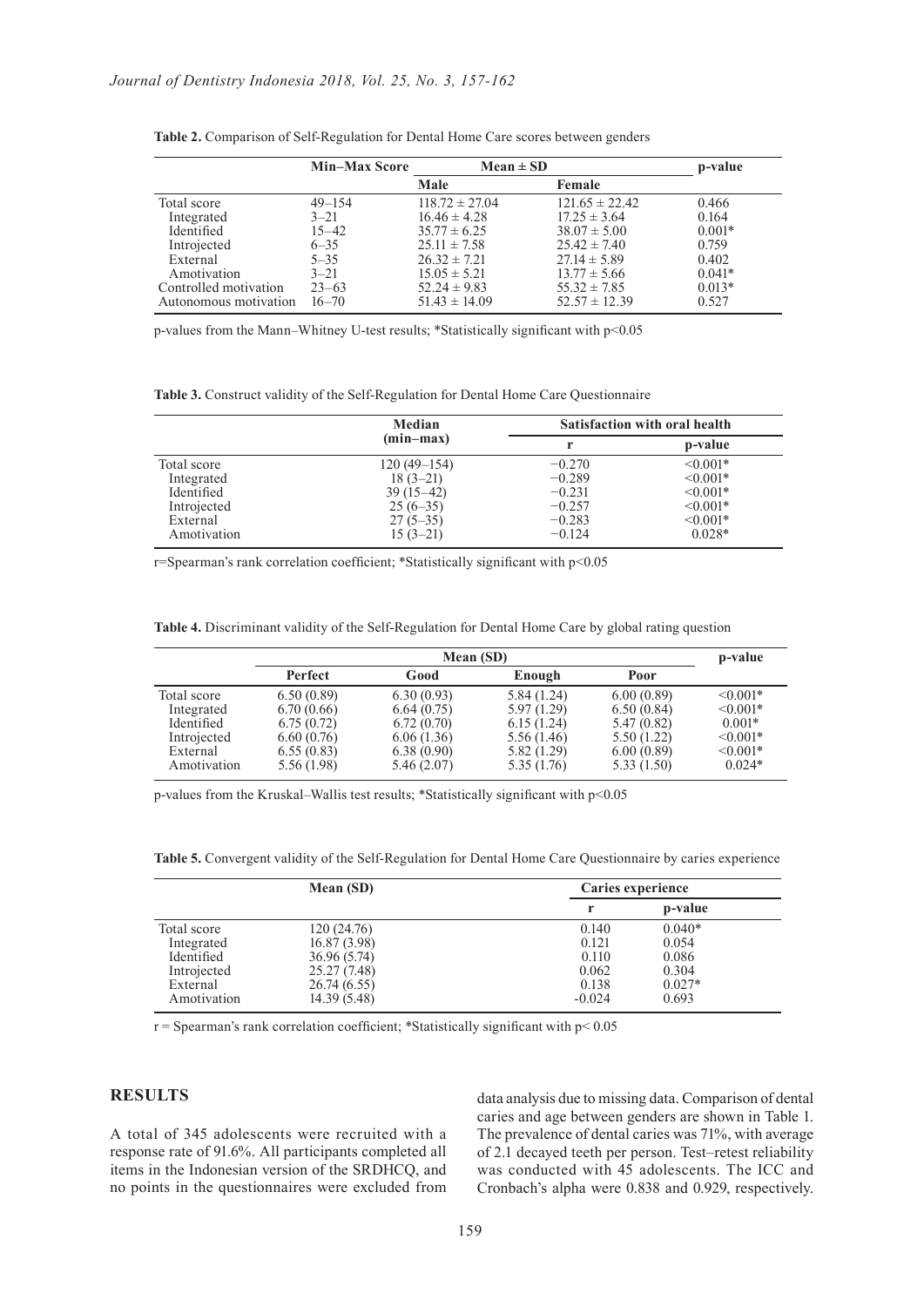This score indicated excellent reproducibility and good internal consistency.<sup>19</sup> No corrected item-total correlation value was <0.30, allowing all items in the instrument to be included in data analyses.

The mean score and each component of the SRDHCQ and its subscales for males and females are shown in Table 2. Males and females had similar average total scores but had significant differences in controlled motivation and amotivation. No floor or ceiling effects were evident, indicating that the questionnaire enables to detect self-regulation in a wide range. Floor or ceiling effects are considered to be present in liberal allowance if more than 20% of respondents obtained the lowest or highest appropriate score, respectively.<sup>20</sup> The results showed a minimum and maximum score in answering the 22 questions of 49 and 154, respectively. The percentage of respondents who scored the maximum of 154 was 15.8%

The construct validity showed that the Indonesian SRDHCQ total score was significantly associated with the global rating scores , i.e. the adolescent's satisfaction with their oral health  $(p<0.05)$  (Table 3). The discriminant validity significantly differed between the adolescents who were satisfied and those who were not satisfied with their oral health (Table 4). The discriminant validity was also analysed with respect to respondents' caries experience. The results showed a correlation between the SRDHCQ total score and caries experience (p<0.05) (Table 5).

#### **DISCUSSION**

Through cross-cultural adaptation of the SRDHCQ into an Indonesian version, we found that psychometric properties of the Indonesian version were valid and reliable. Both Indonesian and English versions were semantically similar. The reliability of internal and test–retest consistencies of the Indonesian SRDHCQ was established. Global ratings were associated with validity. The construct and discriminant validity result showed that the Indonesian SRDHCQ was significantly associated with the adolescent's satisfaction with oral health and their caries experience. No floor or ceiling effects were observed in this study.20

This study showed no statistically significant differences in the total SRDHCQ scores but significantly different controlled motivation and amotivation scores between males and females, which may be because caries experience for both genders were similar but males had lower caries experience than females. Motivation is based on one's understanding of what is normal and what is pathological in the oral cavity.<sup>21</sup> A study assessing motivation in patients undergoing periodontal treatment showed that the motivation scores did not differ between males and females across different age groups.14 A previous study on the motivation of dental

home care found that variables, including age, gender and socioeconomic status, were non-significantly or weakly associated with dental health-related variables.<sup>15</sup>

There are four types of extrinsic motivation, respectively ranging from external to introjected, identified and integrated regulation. These motivations are distinguished by the level of endorsement or autonomy of the regulated behaviours, which denote progressively more self-determined motives concerning the degree to which the behaviour has been internalised  $^{15,22}$ Extrinsic motivation can become more self-determined (autonomous) when the behaviour is performed to achieve internalised outcomes $23$ . Among these four kinds of extrinsic motivation, the sum of external and introjected regulations is named controlled motivation, whereas that of identified and integrated self-regulation is termed autonomous motivation.<sup>15</sup> When autonomous motivation plays a role, one feels as though the behaviour is motivated by their own self-consciousness. Conversely, when controlled motivation has a role, people feel that the behaviour arises because of outside influences or the coercion of others.<sup>15</sup>

Based on the global question, respondents in this study were asked how satisfied they were with their oral health. The outcomes showed that the SRDHCQ could distinguish between someone who was satisfied or not with their oral health and with or without caries experience. Self-determination theory argues that the process of internalisation toward more self-determined types of motivation arises out of the psychological need for satisfaction.15 There are three basic psychological needs that are hypothesised to be important for human development and healthy functioning, namely the needs for competence, autonomy and social relatedness.<sup>24</sup> Autonomy-supportive contexts, which satisfy these needs, provide nutriments for the integrative process that underlies internalisation. Satisfaction of the need for competence results from effective behaviours that lead to intended outcomes.<sup>25</sup>

Research has found a positive relationship between autonomy support and psychological needs satisfaction.<sup>26</sup> Regarding the satisfaction of psychological needs, research in exercise<sup>27</sup> supports a positive correlation between different mental and physical health conditions. Field studies at schools and organizations support these findings that show that controlling contexts relate to less autonomous motivation, decreased satisfaction and commitment and reduced welfare, rather than autonomy-supportive.28

Measurements of well-being associated with dental care are positively related between self-assessed oral health satisfaction and oral health status $29$ , longitudinal change in satisfaction with dental appearance based on recovery from oral health problems<sup>30</sup> and satisfaction with mastication ability $31$ . A recent oral health study has shown that the need satisfaction among patients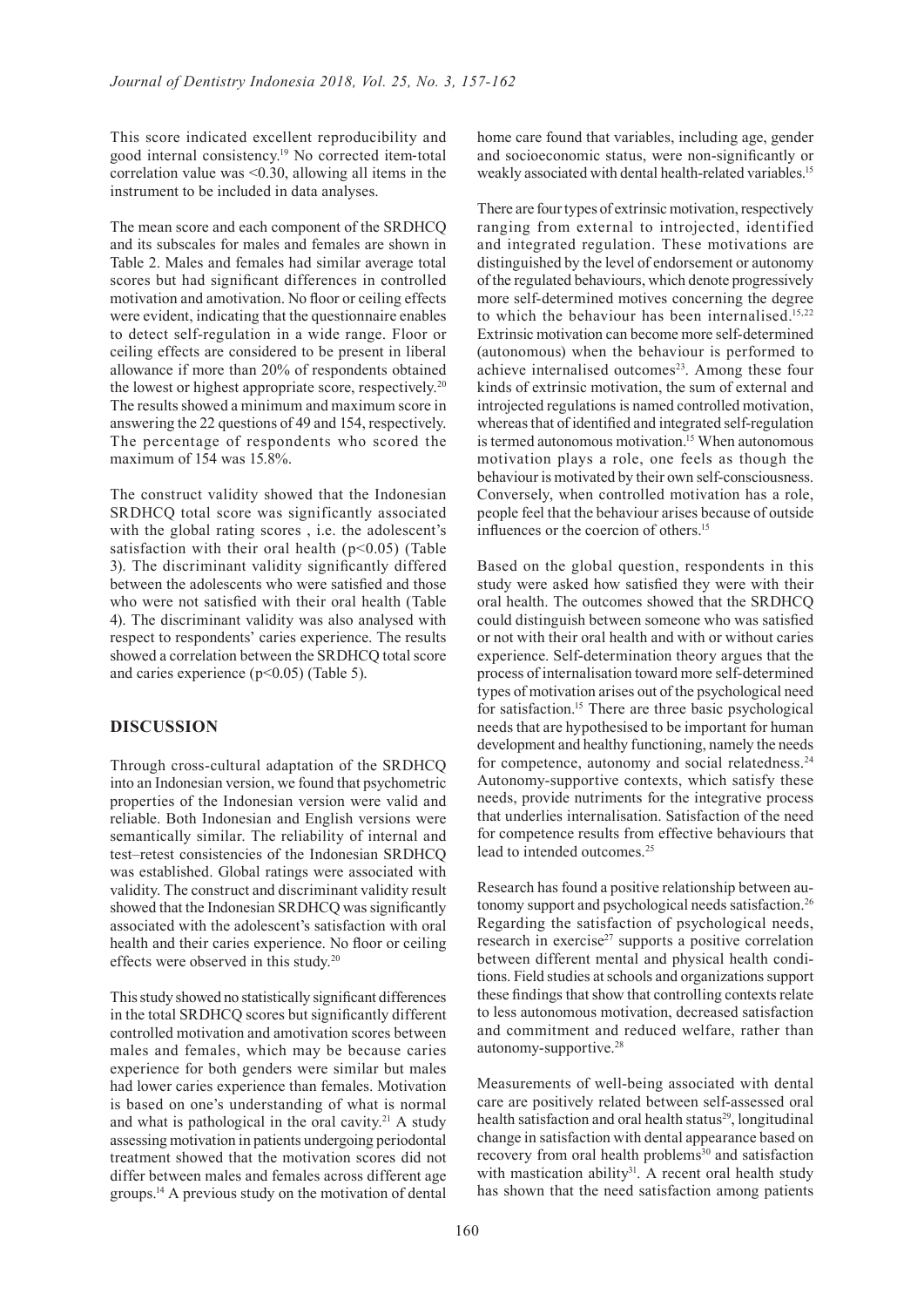was associated with high perceived dental competence and autonomous motivation for oral self-care and high scores on self-rated oral health.<sup>15</sup>

As limitations of this study, specific psychological need satisfaction and parental characteristics were not explored. For further study, it is necessary to measure the correlation of SRDHCQ results with respondent's needs for competence, autonomy and social relatedness related to oral health as the specific indicator, in addition to the parents' level of education and socioeconomic background.

#### **CONCLUSION**

This study developed an Indonesian version of the SRDHCQ and demonstrated its reliability and validity in adolescents. There was no significant difference in the total SRDHCQ scores between genders.

#### **ACKNOWLEDGEMENTS**

The study received financial support from Universitas Indonesia.

#### **CONFLICT OF INTEREST**

The authors declare no conflict of interest.

#### **REFERENCES**

- 1. Bagramian RA, Garcia-Godoy F, Volpe AR. The global increase in dental caries. A pending public health crisis. Am J Dent. 2009; 22(1): 3-8.
- 2. Harris NO, García-Godoy F, Nathe CN. Primary Preventive Dentistry. Pearson Prentice Hall, Upper Saddle River, New Jersey; 2009.
- 3. Gholami M, Knoll N, Schwarzer R. A Brief Self-Regulatory Intervention Increases Dental Flossing in Adolescent Girls. Int J Behav Med. 2015; 22(5): 645-51.
- 4. Horwitz RI, Horwitz SM. Adherence to Treatment and Health Outcomes. Arch Intern Med. 1993; 153: 1863-8.
- 5. Halvari AEM, Halvari H, Bjørnebekk G, Deci EL. Self-determined motivational predictors of increases in dental behaviors, decreases in dental plaque, and improvement in oral health: A randomized clinical trial. Heal Psychol. 2012; 31(6): 777-88.
- 6. Halvari HH. Motivational Predictors of Change in Oral Health : An Experimental Test of Self-Determination Theory. Motiv Emot. 2006;30:295- 306.
- 7. Halvari AEM, Halvari H, Bjørnebekk G, Deci EL. Motivation and anxiety for dental treatment: Testing a self-determination theory model of oral self-care behaviour and dental clinic attendance. Motiv Emot. 2010; 34(1): 15-33.
- 8. Vallerand RJ. Toward a hierarchical model of intrinsic and extrinsic motivation. In: In M. P. Zanna (Ed.), Advances in Experimental Social Psychology. San Diego, CA: Academic Press; 1997: 271-360.
- 9. Broadbent JM, Thomson WM PR. Oral Health Beliefs in Adolescence and Oral Health in Young Adulthood. J Dent Res. 2006; 85(4): 339-43.
- 10. Gaeta ML, Cavazos J, Cabrera MDR, Rosário P. Fostering Oral Hygiene Habits and Self-Regulation Skills: An Intervention with Preschool Children. Fam Community Heal. 2018; 41(1): 47-54.
- 11. Rahardjo A, Maharani DA, Kiswanjaya B, et al. Measurement of Tooth Brushing Frequency, Time of Day and Duration of Adults and Children in Jakarta, Indonesia. J Dent Indones. 2015; 21(3): 85-8.
- 12. Rose EA, Markland D, Parfitt G. The development and initial validation of the exercise causality orientations scale. J Sports Sci. 2001;19(6):445-62.
- 13. Williams GC, Deci EL. Internalization of biopsychosocial values by medical students: A test of self-determination theory. J Pers Soc Psychol. 1996; 70(4): 767-79.
- 14. Nagarajan S. Motivation in periodontal therapy: assessment using novel dental treatment motivation scale (DTMS). Dentistry. 2014; 4(10).
- 15. Halvari AEM, Halvari H, Bjørnebekk G, Deci EL. Motivation for dental home care : testing a selfdetermination theory model. J Appl Soc Psychol. 2012; 42(1): 1-39.
- 16. Cameron Ponitz CE, McClelland MM, Jewkes AM, Connor CMD, Farris CL, Morrison FJ. Touch your toes! Developing a direct measure of behavioral regulation in early childhood. Early Child Res Q. 2008; 23(2): 141-58.
- 17. Beaten DE, Bombardier C, Guillemin F, Ferraz MB. Guidelines for the process of Cross Cultural adaptation of Self Report mesures. Spine (Phila Pa 1976). 2000; 25(24): 3186-91.
- 18. World Health Organisation. Oral Health Surveys: Basic Methods. 5th ed. World Health Organization; 2013.
- 19. Terwee CB, Bot SDM, de Boer MR, et al. Quality criteria were proposed for measurement properties of health status questionnaires. J Clin Epidemiol. 2007;60(1):34-42.
- 20. Andresen EM. Criteria for assessing the tools of disability outcomes research. Arch Phys Med Rehabil. 2000;81(12 Suppl. 2):15-20.
- 21. Bardal PAP, Olympio KPK, Bastos JRM, Henriques JFC, Buzalaf MAR. Education and motivation in oral health - preventing disease